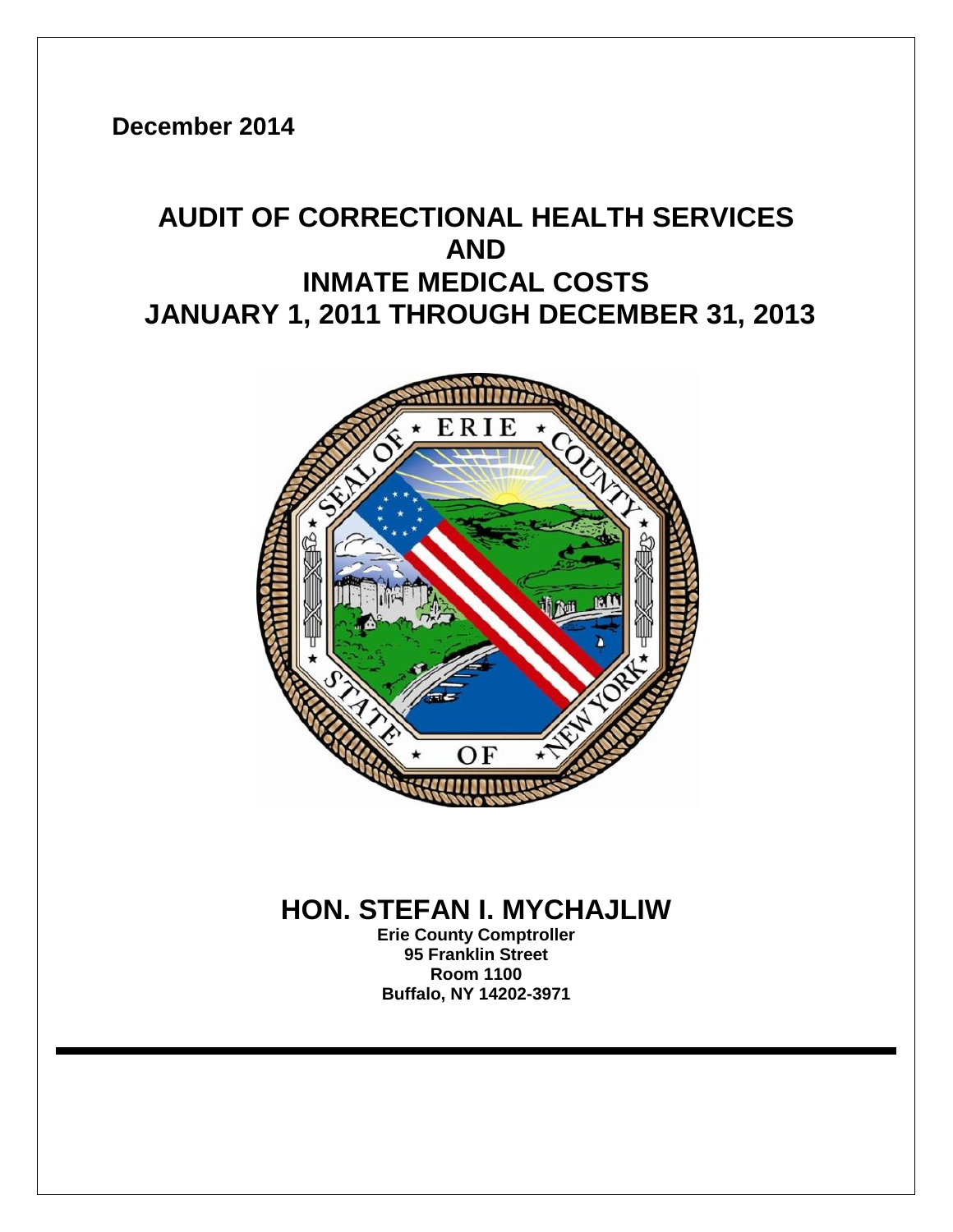**Hon. Stefan I. Mychajliw Erie County Comptroller, Division of Audit and Control 95 Franklin Street Room 1100 Buffalo, NY 14202-3971**



December 30, 2014

The Honorable Erie County Legislature 92 Franklin Street, 4<sup>th</sup> Floor Buffalo, New York 14202

Dear Honorable Members:

The Erie County Comptroller's Office has completed a performance audit of Correctional Health Services and inmate medical costs at both the Erie County Correctional Facility (Correctional Facility) and the Erie County Holding Center (Holding Center) for the period January 1, 2011 to December 31, 2013.

We conducted our audit in accordance with Generally Accepted Government Auditing Standards. Those standards require that we plan and perform the audit to obtain sufficient, appropriate evidence to provide a reasonable basis for our findings and conclusions. Our objectives were to: (1) evaluate internal control over activities related to medical care for incarcerated individuals; (2) evaluate internal controls over inmate medical costs; (3) document the trend in the costs associated with inmate medical care for the period of our audit; (4) evaluate the impact of grievances on medical costs, and (5) document the specific areas and costs where inmate medical care was provided. We believe that the evidence obtained provides a reasonable basis for our findings and conclusions based on our audit objectives.

Management of both the Erie County Sheriff's Office (Sheriff's Office) and the Erie County Health Department (Health) are responsible for establishing and maintaining a system of internal control within their respective areas of responsibility. The objectives of such a system are to provide management with reasonable, but not absolute, assurance that transactions are executed in accordance with management's authorization and are recorded properly. Because of inherent limitations in any system of internal control, errors or irregularities may nevertheless occur and not be detected.

In our opinion, internal controls within Health over the processing of inmate medical costs are adequate. Additionally, the internal controls in place with the Sheriff's Office in 2011 governing financial processing of costs to medical care were adequate. However with respect to inmate grievances and the impact of those grievances on overall medical costs, we do not express an opinion (see finding on page 6).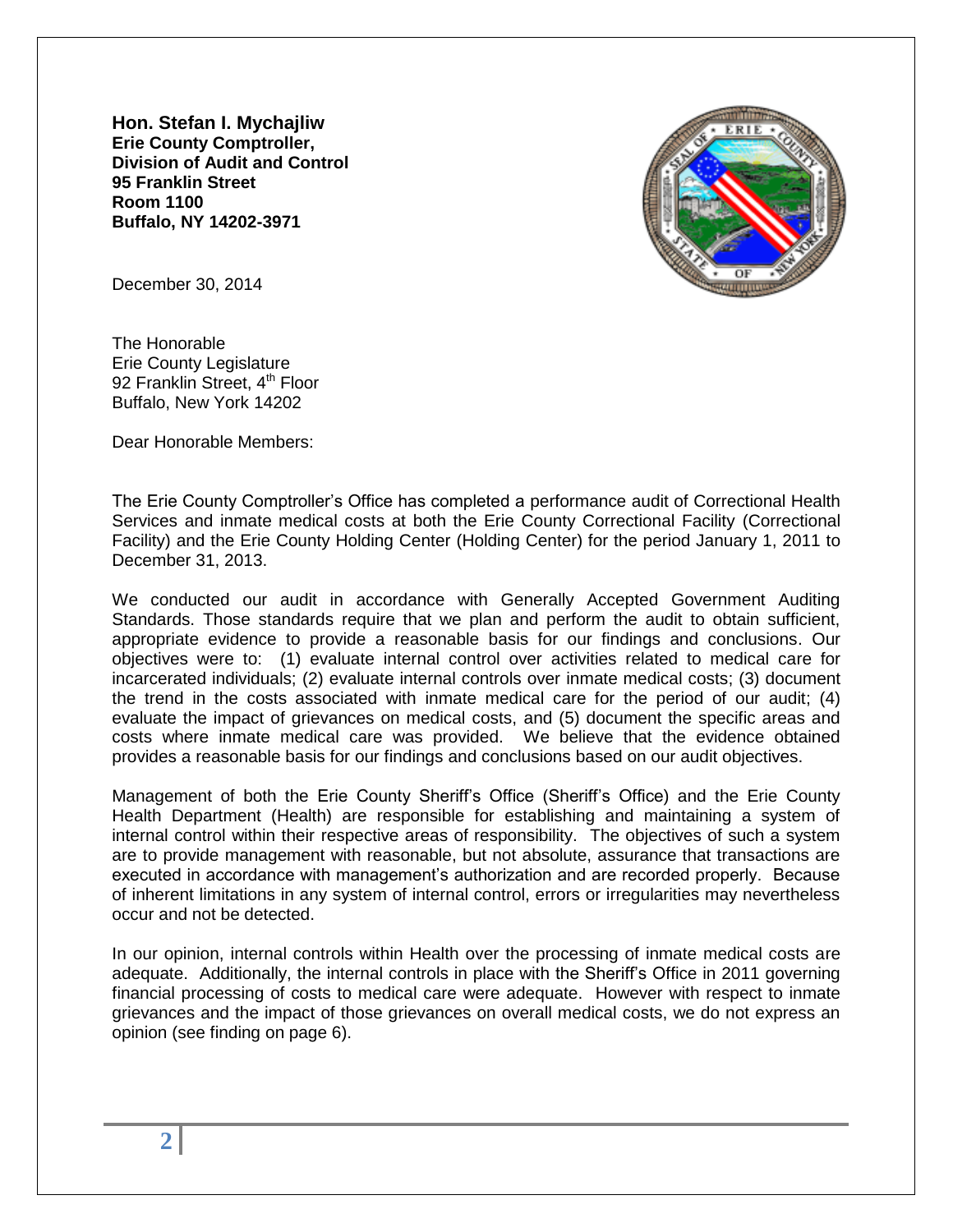## **Table of Contents**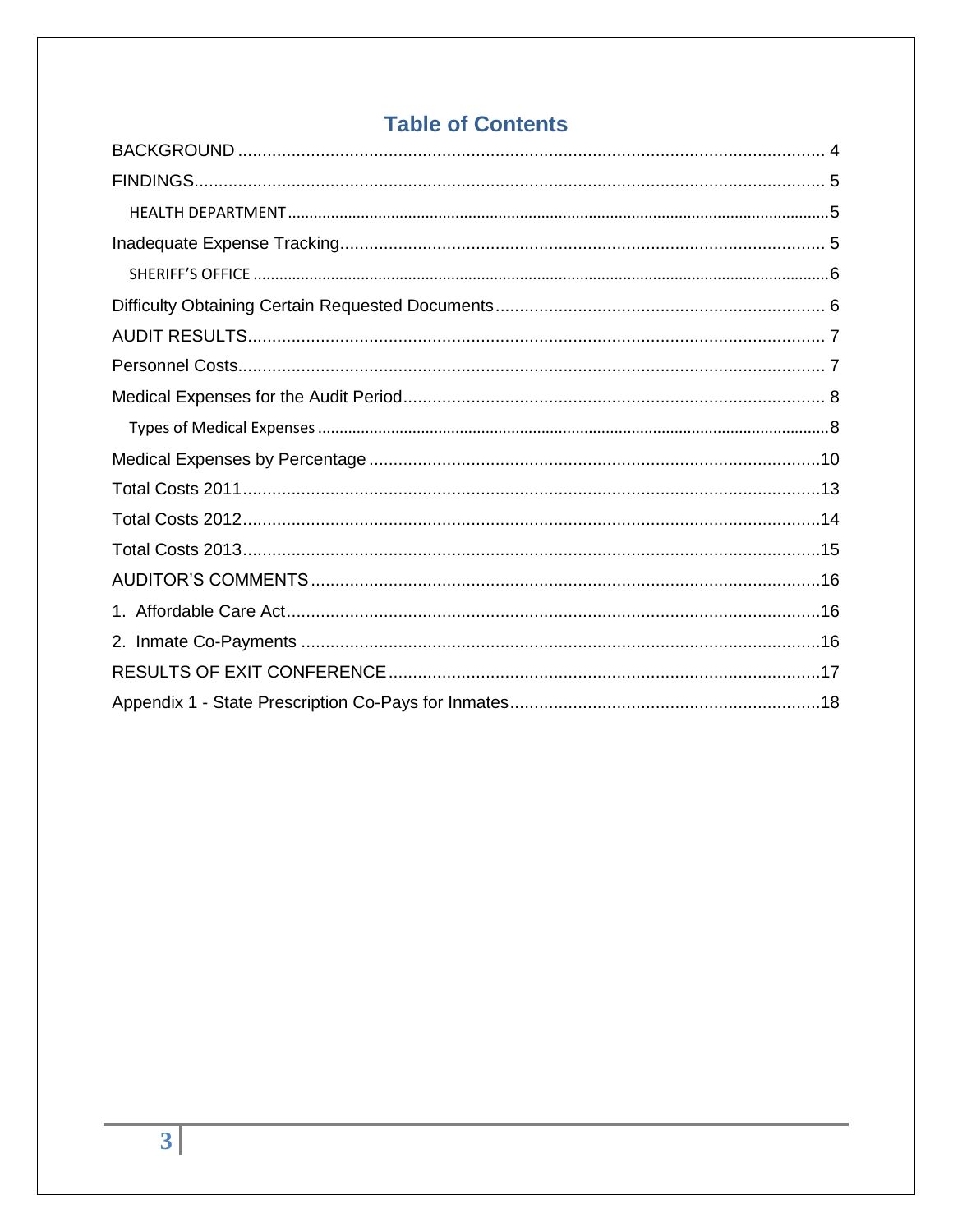#### <span id="page-3-0"></span>**BACKGROUND**

In 1976, the U.S. Supreme Court set forth major guidelines for prison and jail health care systems. This case affirmed that providing inmates with health care is a constitutional requirement, making inmates the only class of people constitutionally given the right to health care. But, delivering medical care to inmates and ensuring continuity of care after release are logistically complex and costly endeavors.

For the 57 counties outside of New York City, jail medical care was delivered by local providers in 40 counties (70%), correctional medical corporations in 8 other counties (14%), and public providers in the remaining 9 counties (16%). The majority of the jail medical care in Erie County is rendered by public providers.

The challenge of providing health care to inmates over the past few years has been a systemic problem which impacts departmental budgets, union negotiations and legislative oversight. While it is now changing, for many years there had been little external oversight for inmate health care by the New York State Commission on Corrections (COC). In addition, management was faced with non-competitive salaries so that medical personnel were compensated far below their counterparts outside the prisons. That being said, improvements are being made, but at an increasing cost both here in Erie County as well as state wide.

Over the last several years Erie County (County), the Health Department (Health) and the Sheriff's Office (Sheriff) have been subject to mandates established by the Department of Justice (DOJ). These mandates were the direct result of DOJ investigations that were prompted by multiple inmate suicides and suicide attempts. The DOJ investigations into the conditions at the Holding Center and Correctional Facility resulted in a lawsuit against the County alleging that conditions at the facilities violated the constitutional rights of the inmates. The lawsuit was subsequently settled through a Stipulated Settlement Agreement and Order Concerning Suicide Prevention and Related Mental Health Issues between the DOJ and the County in June of 2010, as well as a Stipulated Order of Dismissal between the parties in August 2011. These were entered into without findings of fault against Erie County. Prior to these agreements, the Health Department took control over the medical services provided at the Holding Center and the Correctional Facility in 2009 following a health service study requested by the Health Department of the National Commission on Correctional Health Care (NCCHC).

As a result of this study, the NCCHC made numerous staffing recommendations to enhance health care at both the Erie County Holding Center and the Erie County Correctional Facility. These changes included the placing of a Registered Nurse (RN) as Director of Nursing at the Holding Center and Correctional Facility; increasing the number of RN positions at the Holding Center and Correctional Facility; designating a central medical clearance/intake process at the Holding Center; and hiring a medical records clerk at both the Holding Center and Correctional Facility. Starting in 2012 all invoicing related to inmate medical costs went to Health which in turn later billed the Sheriff interdepartmentally.

In the interest of confidentiality, The Department of Health initially redacted documents provided for testing in accordance with the Health Insurance Portability and Accountability Act (HIPAA). Following discussions it was determined more information was needed so the Division of Audit, Health, and the Sheriff worked with the County Attorney to prepare and sign a non-disclosure agreement pertaining to any confidential information which was disclosed.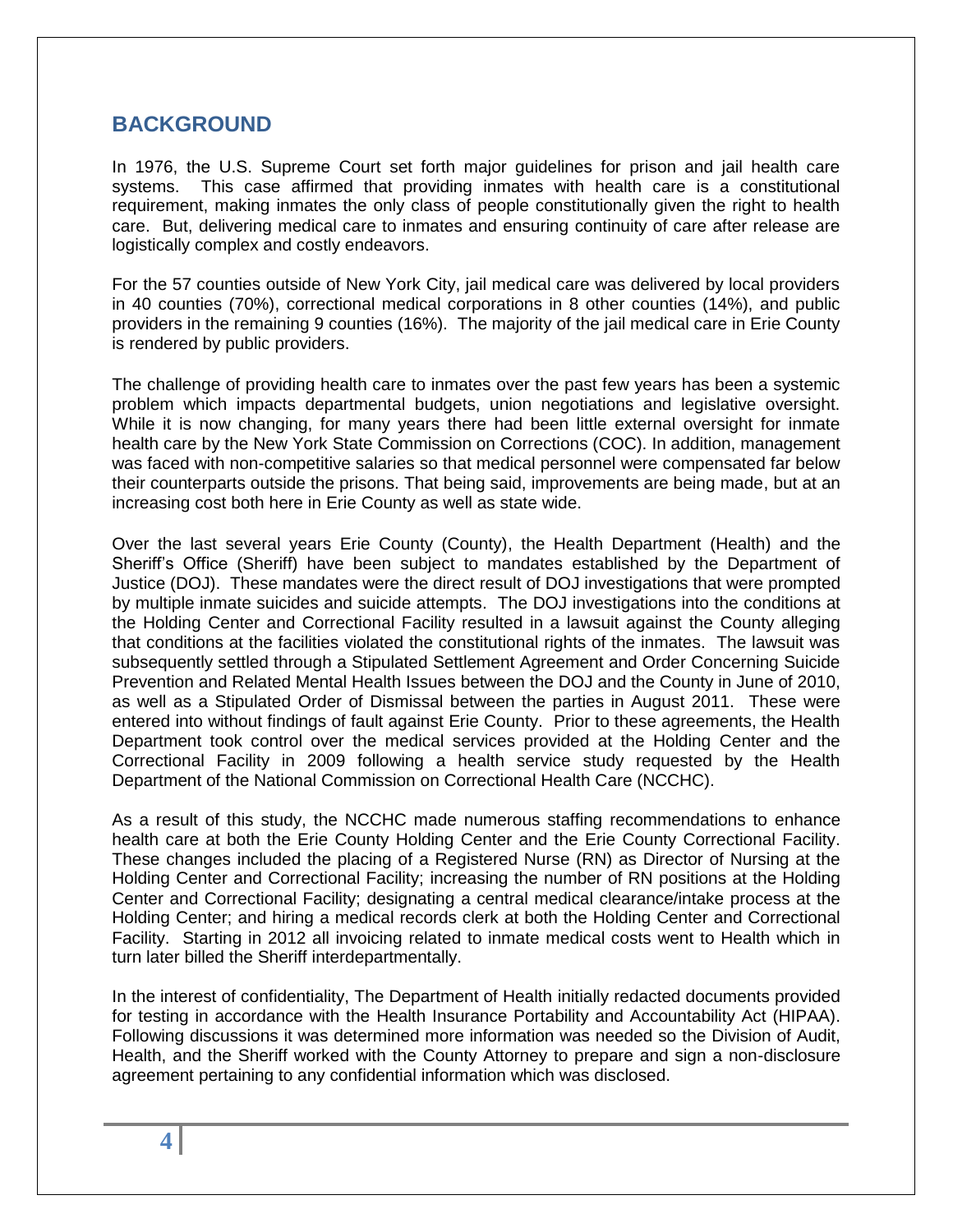#### <span id="page-4-0"></span>**FINDINGS**

#### <span id="page-4-2"></span><span id="page-4-1"></span>**HEALTH DEPARTMENT**

#### **Inadequate Expense Tracking**

In our review of vendor invoices for 2012 and 2013, we noted that the Health Department (―Health‖) maintains a spreadsheet tracking invoices received for services. This spreadsheet includes the patient identification, dates of service, date the bills were received, date the bill was paid, and the procedure code which explains what services the inmate received and for which the County was billed. This tracking mechanism is important for Health to monitor the payment of invoices, as well as a tool to track the exact costs and types of services provided to inmates.

While reviewing Health's spreadsheet, we found that the majority of invoices totaling \$2,898,788 from the Erie County Medical Center (ECMC) were not detailed by type of expense. While the patient information, service dates, and billing totals were on the sheet, there was no procedure code. Instead of a specific code, ECMC had merely input "99999" as a generic code. The ECMC invoices represent 50% of all the inmate medical costs for 2012 and 2013.

To get a full look at how much was being spent on each service for this audit, we requested any reports from Health with regard to the individual medical costs incurred from ECMC detailing how much had been spent on each type of procedure (such as clinical visits, diagnostic testing, emergencies, pharmacy, and surgical procedures). They were unable to provide us with a comprehensive listing of this information, and as a result, any concern management may have with respect to monitoring and controlling costs could only be based on estimates or historical percentages as opposed to the exact dollar amount for each procedure.

We ultimately were able to determine this information by individually reviewing the itemized invoices from ECMC for each year of the audit period. This data was combined with other data that we obtained from Health and the Sheriff and the results can be found in Charts 3-11.

We issued an Interim Audit Memorandum (IAM) to Health regarding this issue. Health's did not sufficiently address our concerns raised during the Audit. **WE RECOMMEND** that Health revise their procedures and required specificity in billing to more thoroughly itemize and code all services received by inmates at ECMC. This revised process, coupled with the related expenses, will help to properly track the overall cost as well as the cost of individual services.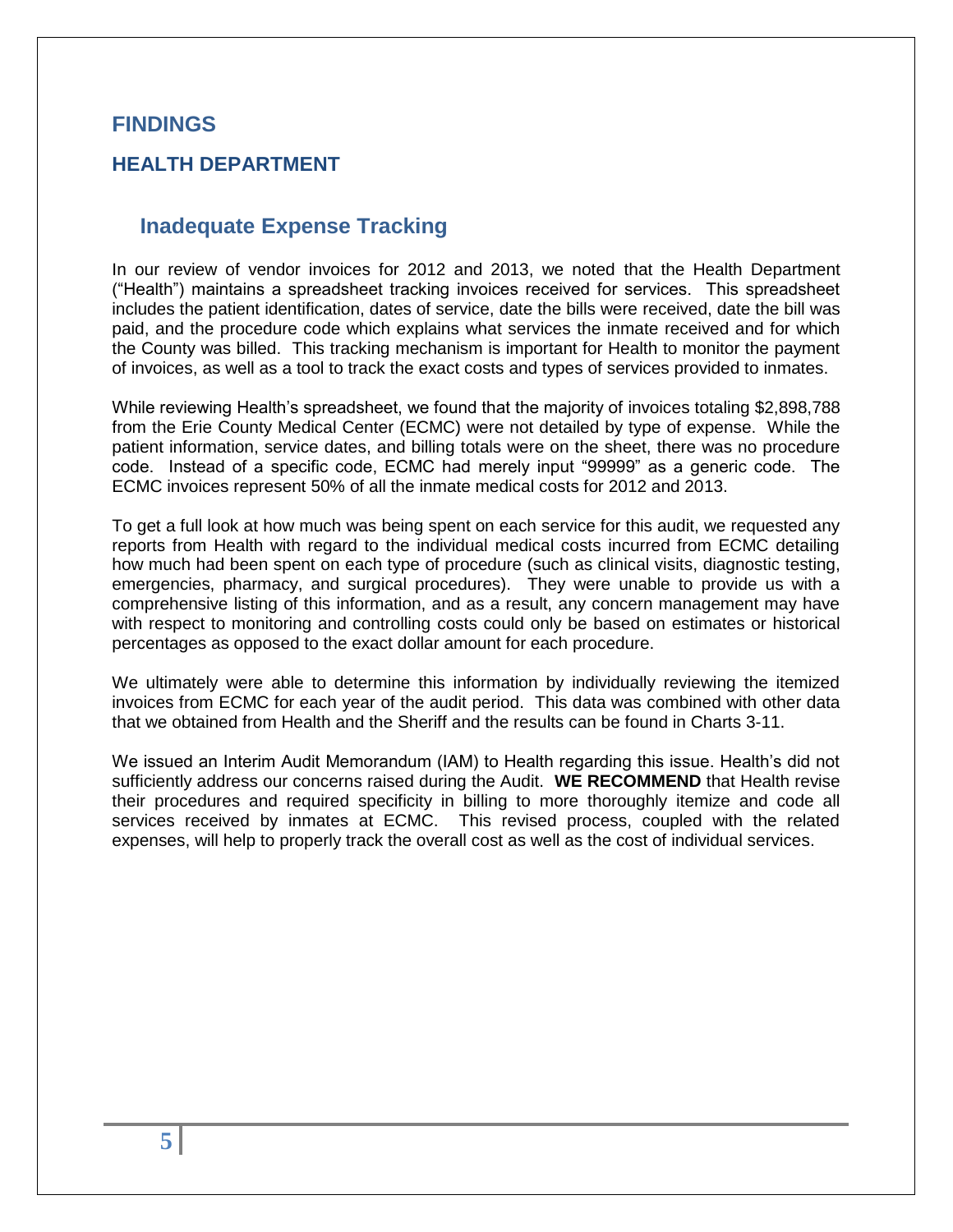#### <span id="page-5-0"></span>**SHERIFF'S OFFICE**

## **Difficulty Obtaining Certain Requested Documents**

At the outset of our audit, one of our objectives was to review inmate grievances with respect to the various aspects associated with healthcare. We had planned to determine what percentage of grievances were related to healthcare and how they were settled. It was our intent to indicate how many such grievances were addressed at the local level and how many were forwarded to the New York State Commission of Corrections' Citizen's Policy and Complaint Review Council (CPCRC) for final disposition. In so doing, we could conclude as to how many grievances had no merit and how many were sustained as valid.

Upon inquiry for information regarding these grievances, we were initially provided some documentation from both the Correctional Facility and the Holding Center. However, data from the year 2011 was not available electronically. We were informed that retrieving the information for 2011 would have been unduly burdensome and a logistical impossibility. As such, we were unable to complete our testing in this area.

Because we were unable to perform compliance and substantive testing over the grievances over the time scope of the audit, we could reach no conclusion as to the results of Jail Management's operation in this regard. As a result, if logistical barriers are able to be superseded and information becomes more readily accessible, we reserve the right to audit this documentation in the future to assess the impact, if any, on the overall health care costs of inmates. Therefore, **WE RECOMMEND** that the Sheriff take the steps necessary to make information more accessible and available.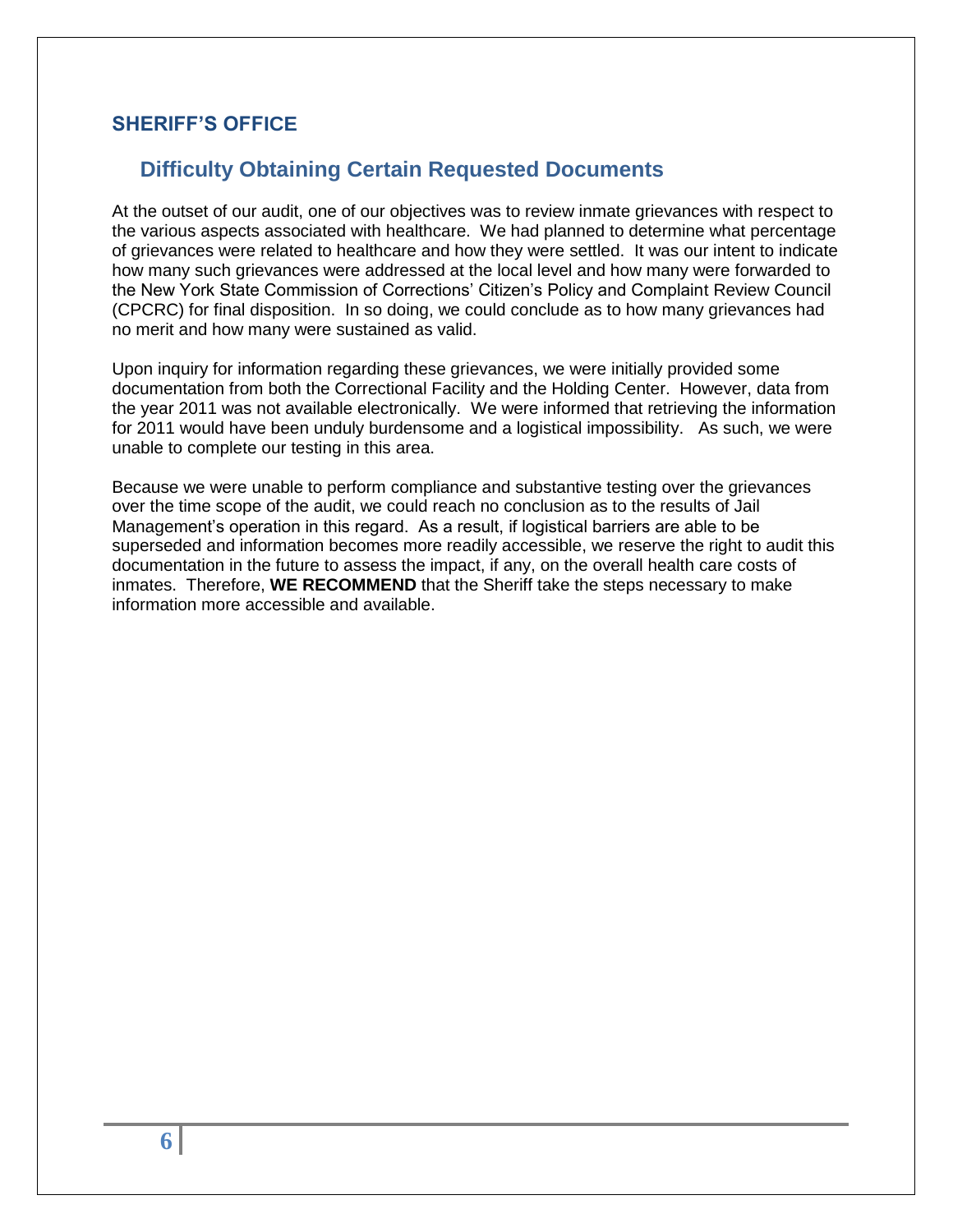## <span id="page-6-0"></span>**AUDIT RESULTS**

## <span id="page-6-1"></span>**Personnel Costs**

The direct personnel costs for inmate healthcare rose sharply from 2011 to 2012 by \$1,108,746 (57.8%) due to the COC and DOJ mandated staffing requirements where the number of County employees grew from 41 to 70. In that same period other personnel costs for contracted services showed a dramatic increase of \$1,439,885 (102.4%) due to similar mandated changes. These same costs have stabilized in 2013 with the biggest savings being realized in contracted services.

#### *Chart 1*

|                                     | 2011         | 2012         | 2013         |
|-------------------------------------|--------------|--------------|--------------|
| Personnel Costs*                    | 1,916,201.00 | 3,024,947.00 | 2,894,049.00 |
| Vendors:                            |              |              |              |
| Maxim Healthcare Systems #          | 1,309,489.81 | 2,627,513.07 | 158,765.55   |
| Supplemental Health Care Services # |              |              | 1,162,265.33 |
| Other Contracted Services #         | 96,444.50    | 218,305.75   | 141,722.01   |
| Total                               | 3,322,135.31 | 5,870,765.82 | 4,356,801.89 |

\* Does not include fringe benefits

# Costs are allocated by document date

#### *Chart 2*



**7**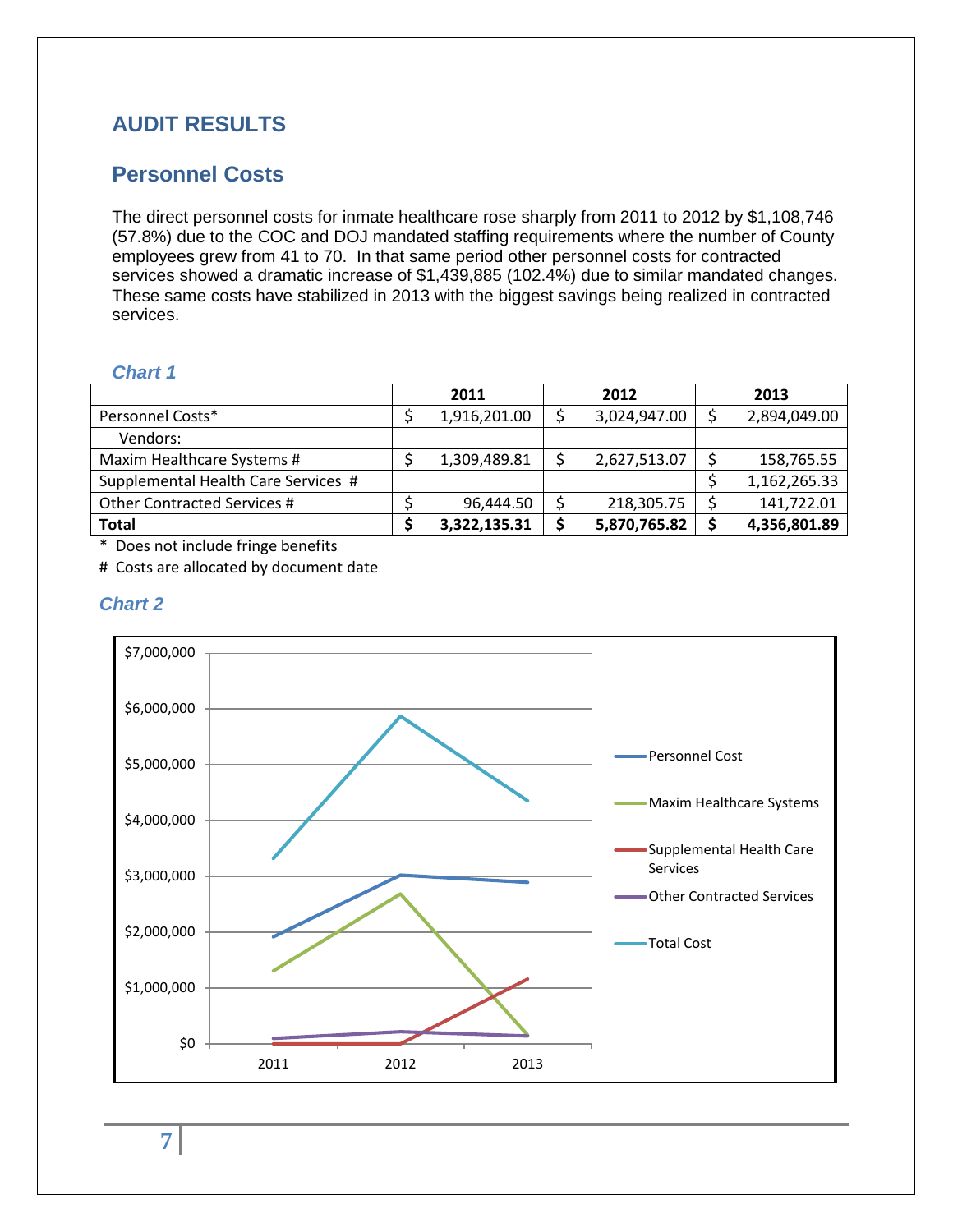## <span id="page-7-0"></span>**Medical Expenses for the Audit Period**

#### <span id="page-7-1"></span>**Types of Medical Expenses**

The various types of medical services provided to the inmates were categorized using the invoice descriptions. For comparison purposes we used the eleven categories listed below and have included a description of the services that were attributable to each: (see Charts 3 and 4)

- Clinic Visits all clinic visits, OT (occupational therapy), PT (physical therapy), speech, chemotherapy, and any procedures not performed in the ER (emergency room) or operating room.
- Dental any CPT (current procedural terminology) code starting with a "D" to include panoramic films, dentures, and extractions.
- Diagnostic Testing labs, x-rays, CTs (computed tomography), MRIs (magnetic resonance imaging), EEGs (electroencephalogram) and EKGs (electrocardiogram).
- Durable Medical Equipment includes items such as braces, canes, crutches, orthotics and oxygen.
- Emergency Room and Treatment any ER visit and treatment received such as miscellaneous medical supplies, pharmacy, stitches, IVs (intravenous therapy), and vaccinations.
- Hospitalization all hospital admission stays and related charges for miscellaneous medical supplies, pharmacy and IVs.
- Medical Transportation use of Rural Metro, We Care, etc.
- Mental Health individual psychological evaluations and related hospitalization plus pharmacy charges.
- Obstetrics and Prenatal Care includes prenatal testing (lab, sonogram, and fetal nonstress tests), abortions, and miscarriage related surgery.
- Pharmacy all Pharmacy vendor costs.
- Surgical Procedures operating room, recovery room, anesthesia, pharmacy and miscellaneous medical supplies.

(For specific numbers for each year of our audit period, see Charts 3-7)

|                            | 2011 |               |        | 2012 |               |        | 2013          |           |        |  |
|----------------------------|------|---------------|--------|------|---------------|--------|---------------|-----------|--------|--|
| Category                   |      | <b>Amount</b> | ℅      |      | <b>Amount</b> | %      | <b>Amount</b> |           | %      |  |
| Clinic & Outpatient        | \$   | 95,646        | 2.62   | \$   | 53,968        | 1.52   | \$            | 106,685   | 3.01   |  |
| <b>Dental Procedures</b>   | \$   | 2,256         | 0.06   | \$   | 2,628         | 0.07   | \$            | 9,101     | 0.26   |  |
| <b>Diagnostic Testing</b>  | \$   | 475,420       | 13.16  | \$   | 391,642       | 11.05  | \$            | 437,628   | 12.37  |  |
| Durable Med Equip          | \$   | 3,205         | 0.09   | \$   | 1,799         | 0.05   | \$            | 292       | 0.01   |  |
| <b>Emergency Room</b>      | \$   | 187,843       | 5.20   | \$   | 278,220       | 7.85   | \$            | 319,806   | 9.04   |  |
| Hospitalization            | \$   | 700,275       | 19.39  | \$   | 527,425       | 14.88  | \$            | 550,780   | 15.56  |  |
| <b>Medical Transport</b>   | \$   | 40,013        | 1.11   | \$   | 40,650        | 1.15   | \$            | 53,777    | 1.52   |  |
| <b>Mental Health</b>       | \$   | 341,984       | 9.47   | \$   | 286.722       | 8.09   | \$            | 229,198   | 6.48   |  |
| Obstetric                  | \$   | 41,646        | 1.15   | \$   | 51,919        | 1.46   | \$            | 6,593     | 0.19   |  |
| Pharmacy                   | S.   | 1,492,014     | 41.30  |      | \$1,757,093   | 49.57  | \$            | 1,639,397 | 46.32  |  |
| <b>Surgical Procedures</b> | \$   | 232,072       | 6.42   | S    | 152,795       | 4.31   | \$            | 185,802   | 5.25   |  |
| Total                      |      | \$3,612,373   | 100.00 |      | \$3,544,861   | 100.00 | \$            | 3,539,058 | 100.00 |  |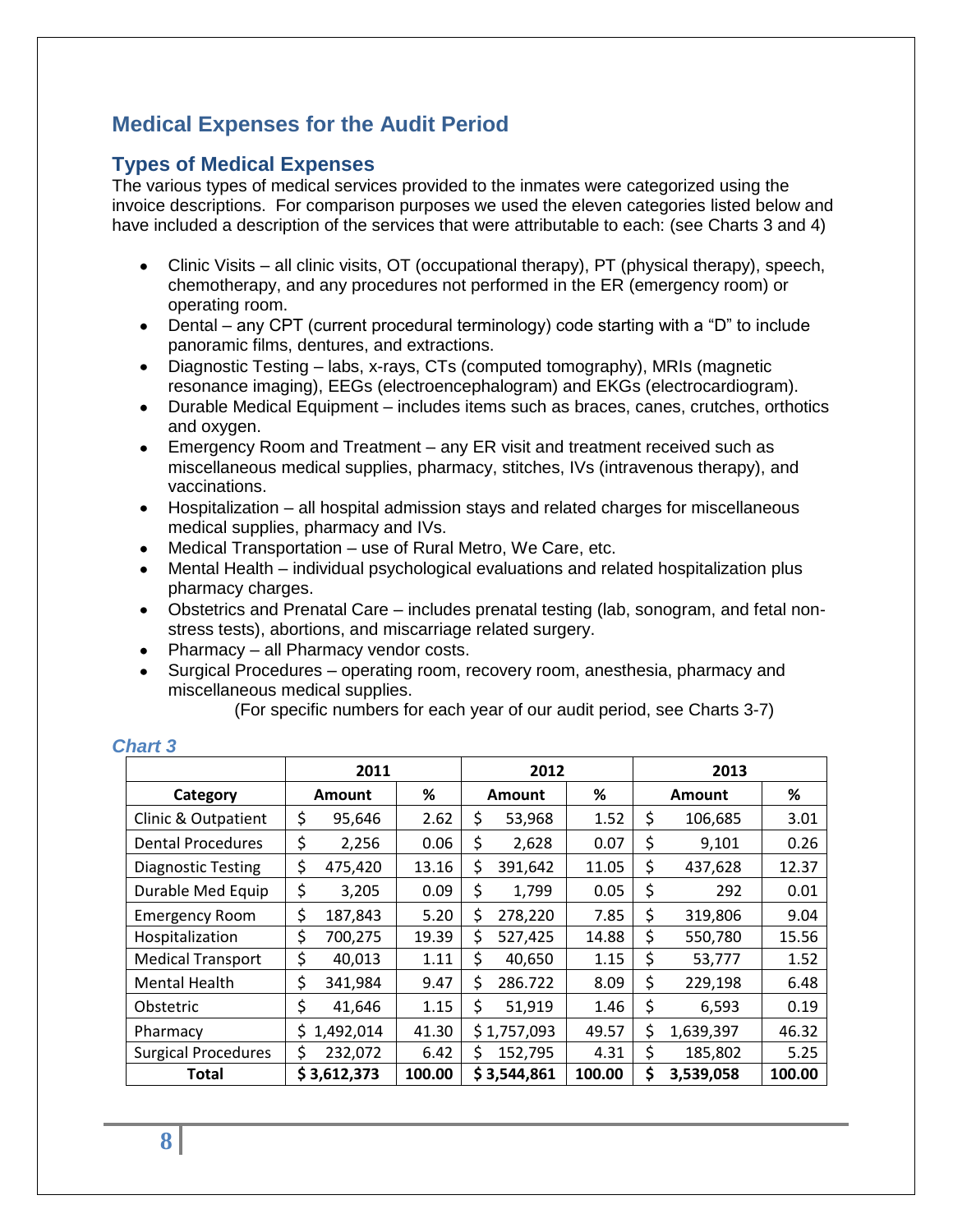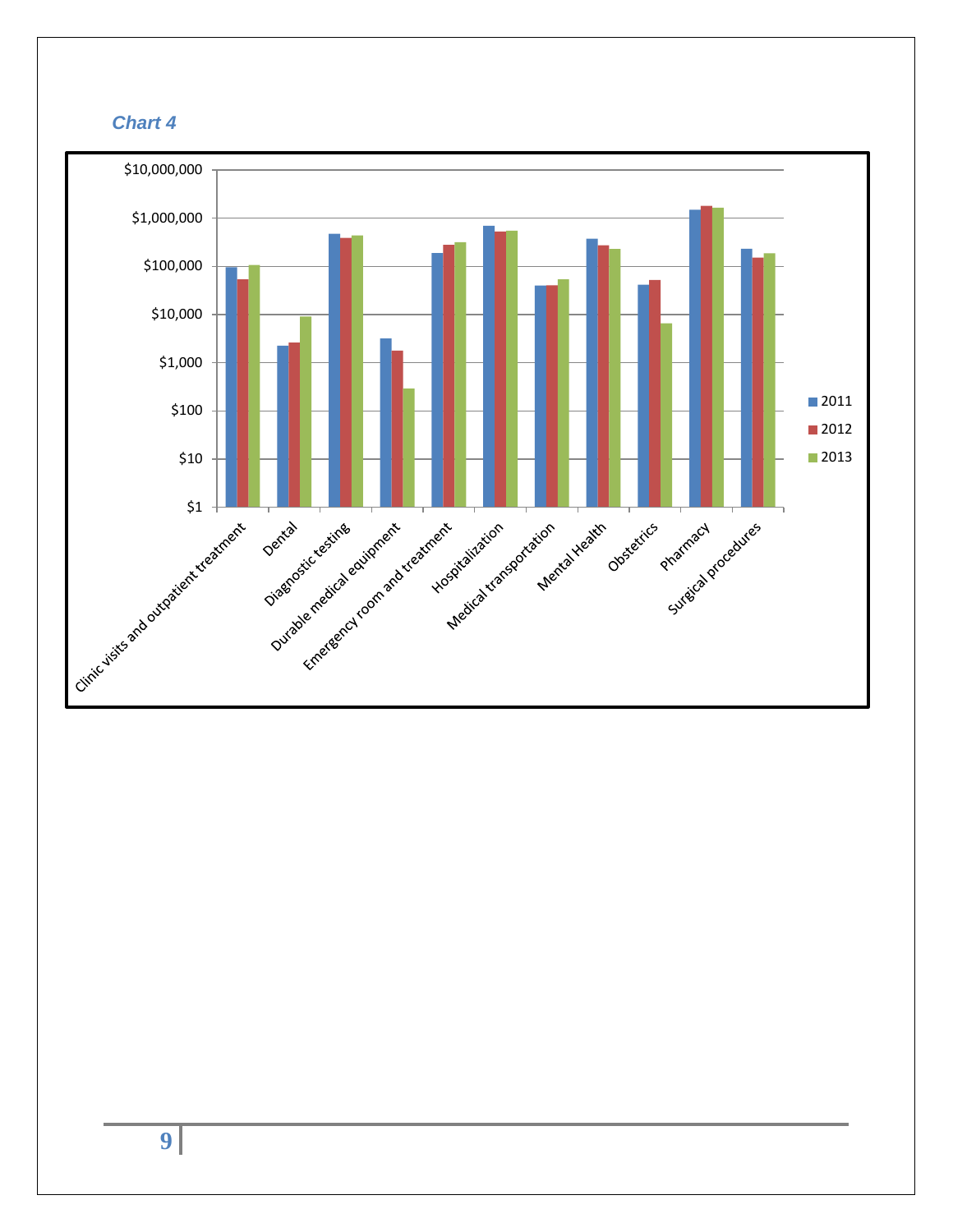## <span id="page-9-0"></span>**Medical Expenses by Percentage**

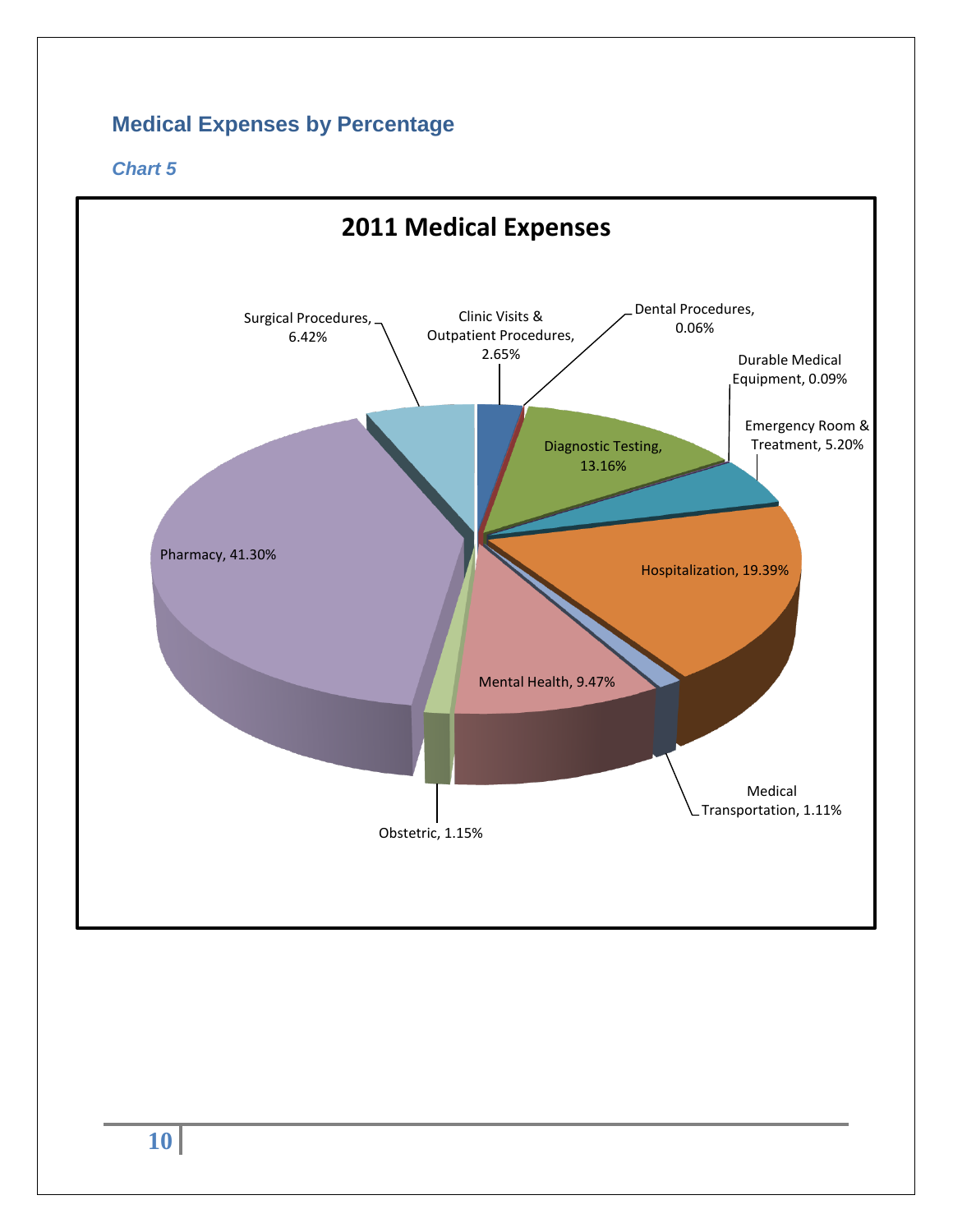

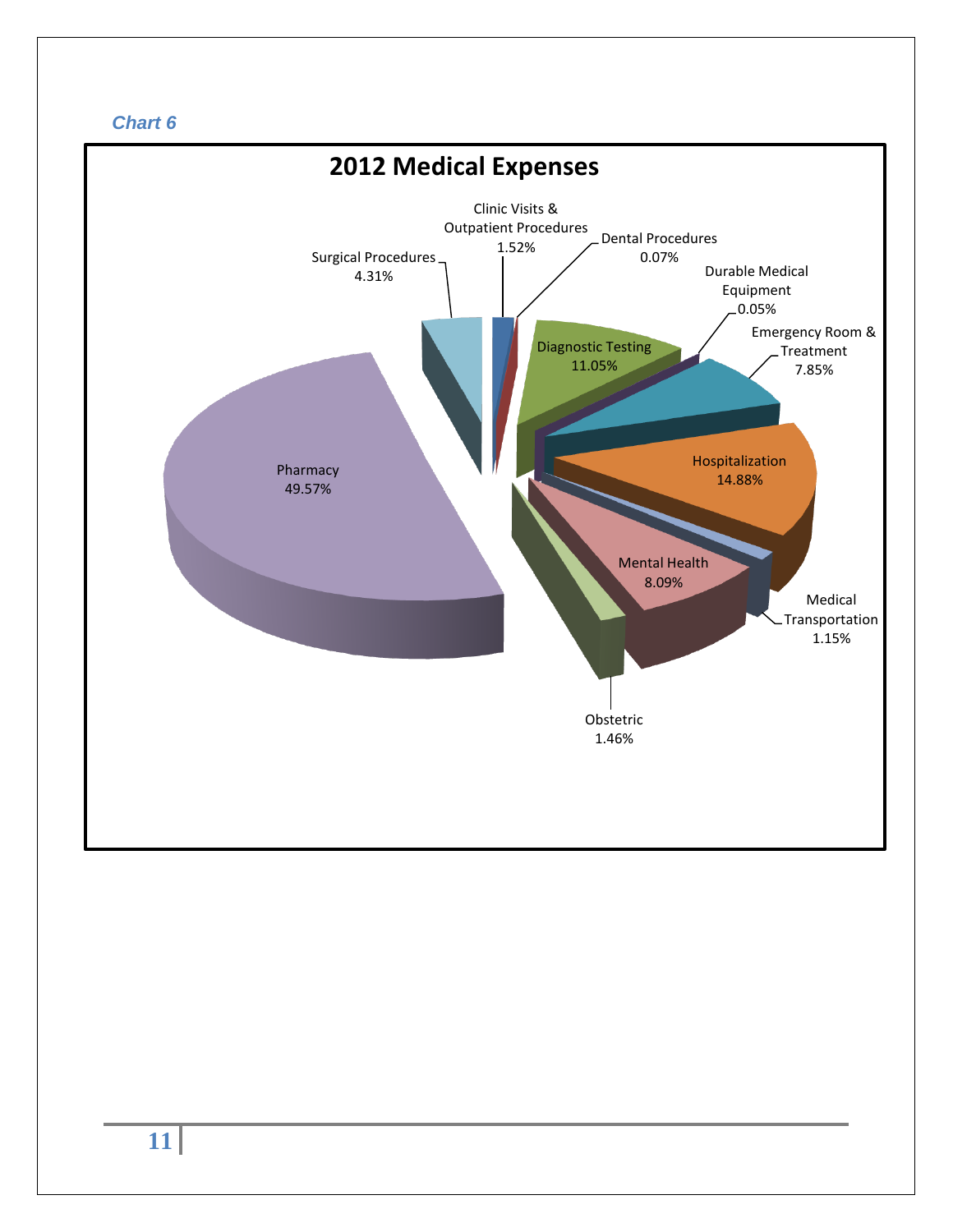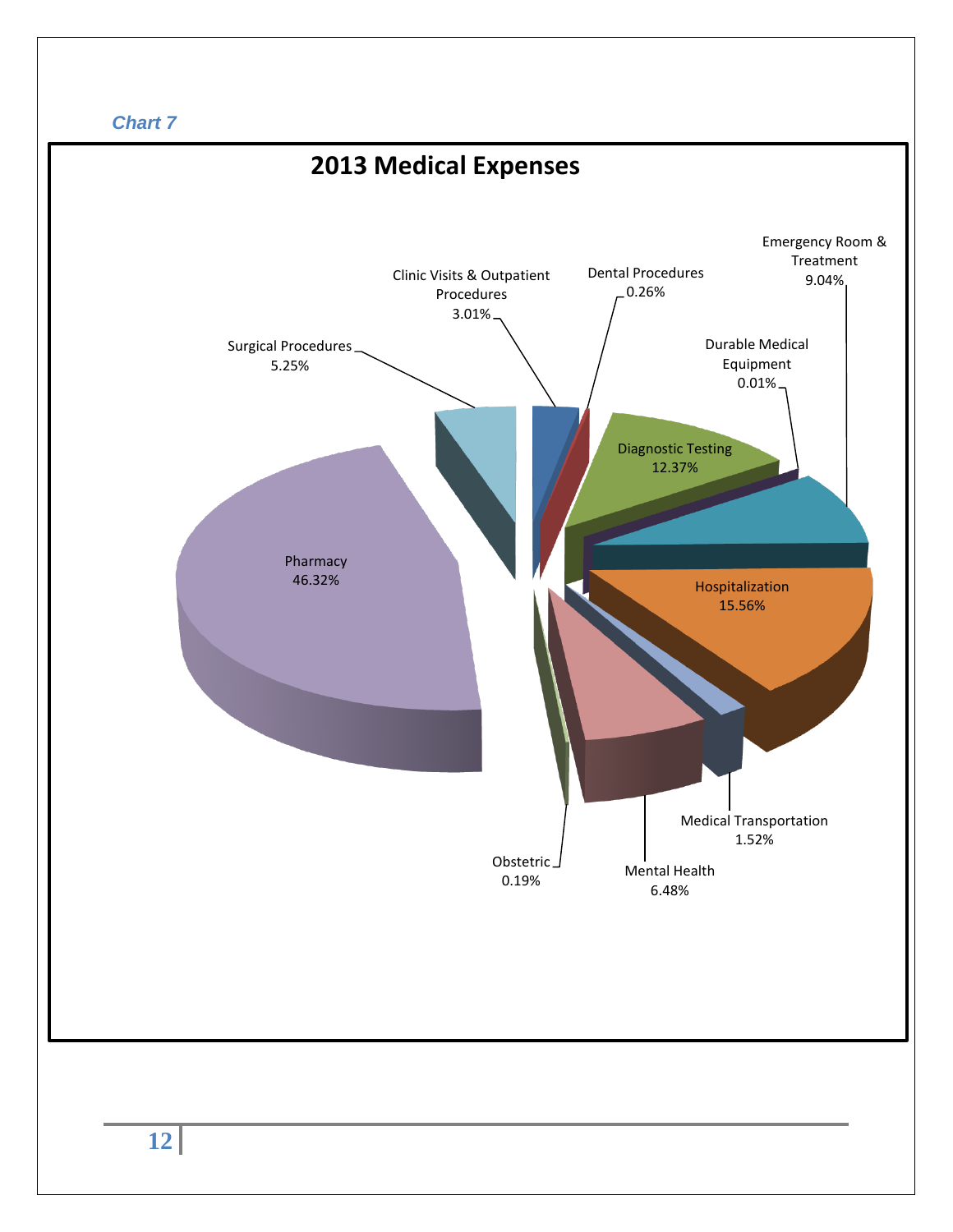## <span id="page-12-0"></span>**Total Costs 2011**

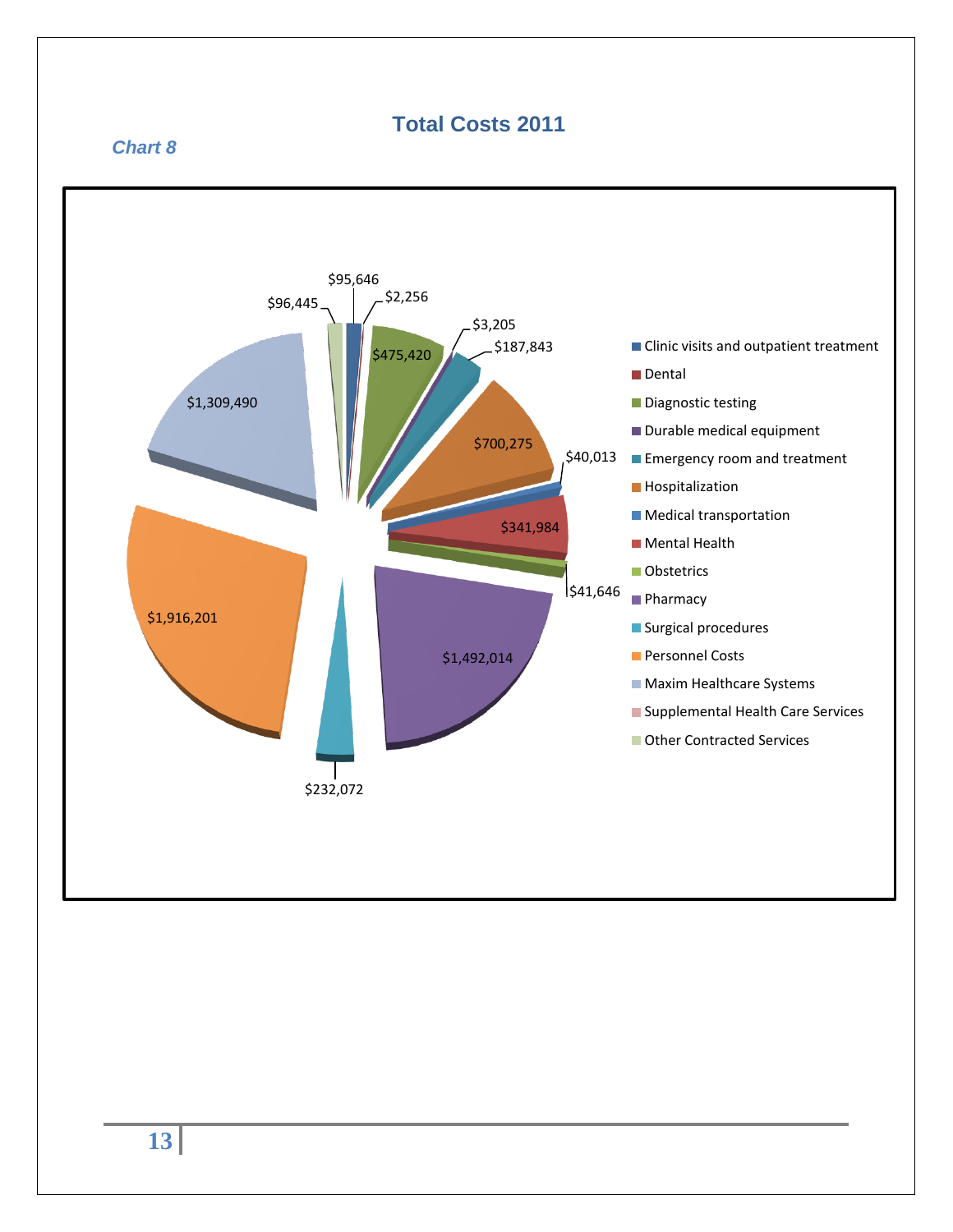<span id="page-13-0"></span>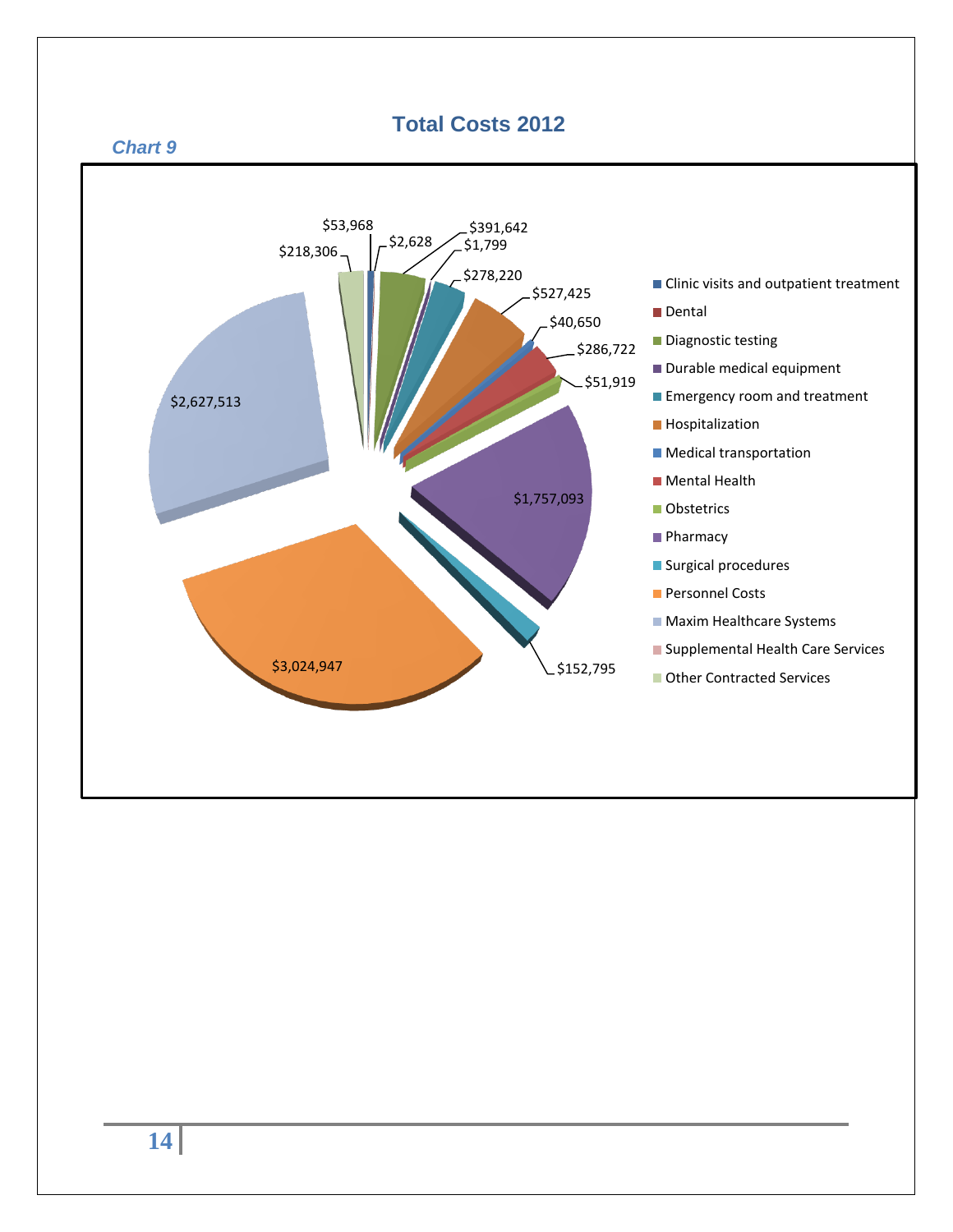## <span id="page-14-0"></span>**Total Costs 2013**

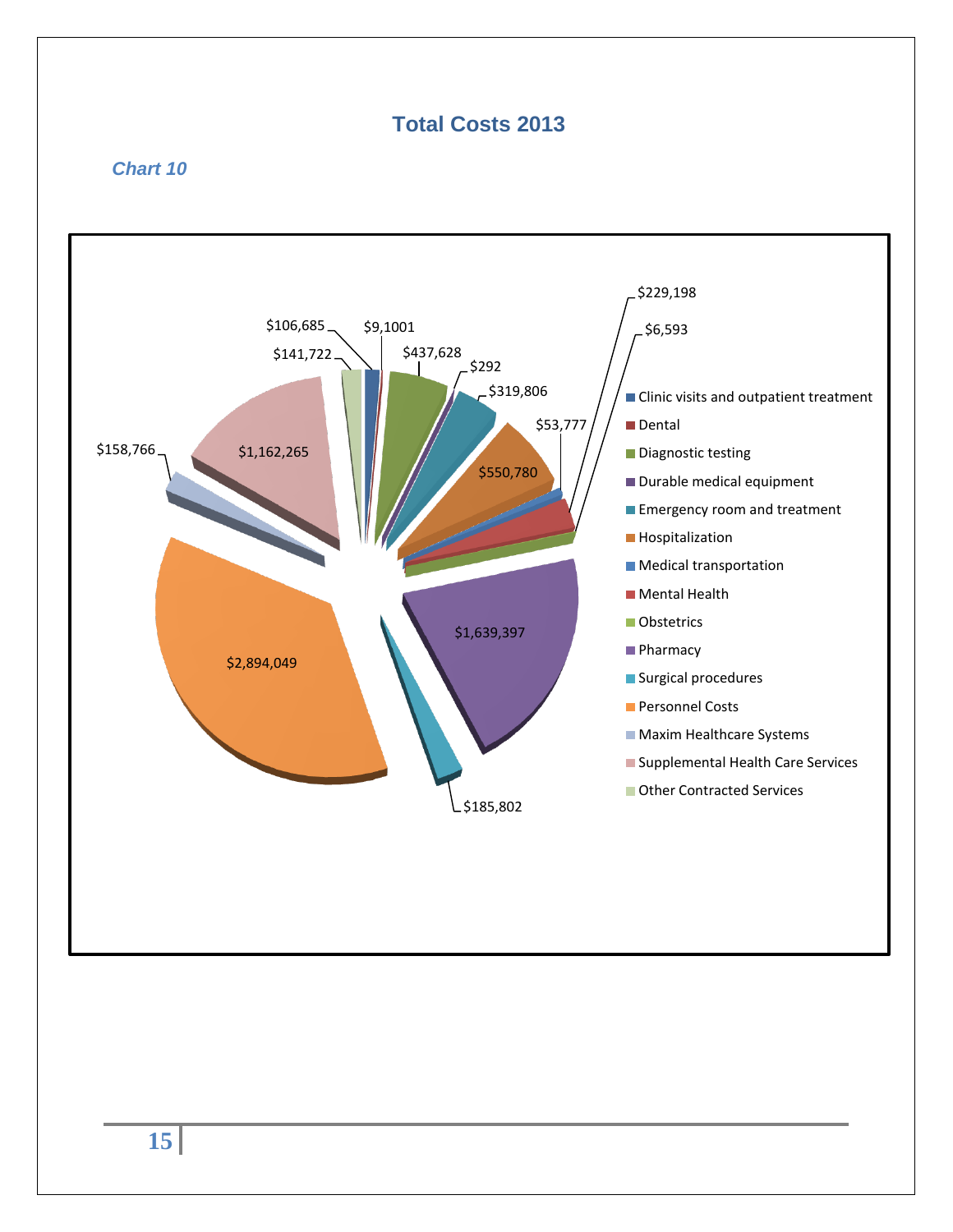## <span id="page-15-1"></span><span id="page-15-0"></span>**AUDITOR'S COMMENTS**

## 1. **Public Law 111-148 (also referred to as the "Patient Protection and Affordable Care Act")**

<span id="page-15-2"></span>Jails and prisons around the country are signing up inmates for health insurance under the law, taking advantage of Medicaid that allows states to extend coverage for single and childless adults which are a major part of the prison population.<sup>1</sup>

States and counties are enrolling inmates for two main reasons—(1) Coverage can pay for inmates' hospital stays beyond 24 hours and (2) Inmates who are enrolled in Medicaid while in jail or prison can have coverage after they get out.

While we are not aware of any calculations or estimates that have been prepared for possible savings to Erie County, **WE RECOMMEND** that management of Health, the Sheriff's Office and representatives of Budget and Management, work together to explore the feasibility of enrolling inmates for health insurance.

## **2. Inmate Co-Payments<sup>2</sup>**

To help manage the unprecedented growth in inmate medical costs, management must implement innovative solutions that result in cost-saving measures. One such possibility is to implement inmate co-payments for medical services. About 70% of the States have already implemented some type of inmate co-payment. (See Appendix I for a chart of all States which have co-pays and how much they charge) These co-pay programs work the same way as copays for individuals outside of the corrections system, requiring inmates to pay a small fee for medications, doctor and/or nurse visits, dentist visits, or any other reason they may need access to medical services.

The money charged to the inmate is usually taken from an inmate's commissary fund which is earned through jobs while they are incarcerated. The benefits of inmate co-pay systems are two-fold—(1) the money helps offset medical expenses incurred by the prison and (2) it disincentivizes unnecessary sick call visits, reducing the strain on medical services. If inmates have to use their own money to pay for medical services, it is generally believed that they will be less likely to abuse their medical privileges.

For an example of potential savings which could be realized, during the course of the audit the Audit Division obtained the number of prescriptions filled for inmates at both the Holding Center and the Correctional Facility for 2012, and for 2013 from the Department of Health. In 2012 we were informed that 43,878 prescriptions were filled and in 2013 prescriptions filled totaled 53,684. Over this period, if the County had charged a minimal \$5 per prescription, which is the average co-pay for States charging inmates for prescriptions, \$219,390 could have been generated in 2012 with an additional \$268,420 generated in 2013. These numbers do not take into consideration any additional monies that would have been generated from charging co-pays for sick call visits, dental visits, or other medical related visits. Most government, public and

 $\overline{a}$ 

www.nytimes.com/2014/03/10/us/little-known-health-act-fact-prison-inmates-are-signing-up...

<sup>2</sup> www.prisonpolicy.org/corrections+Health+care+costs+1-21-04.pdf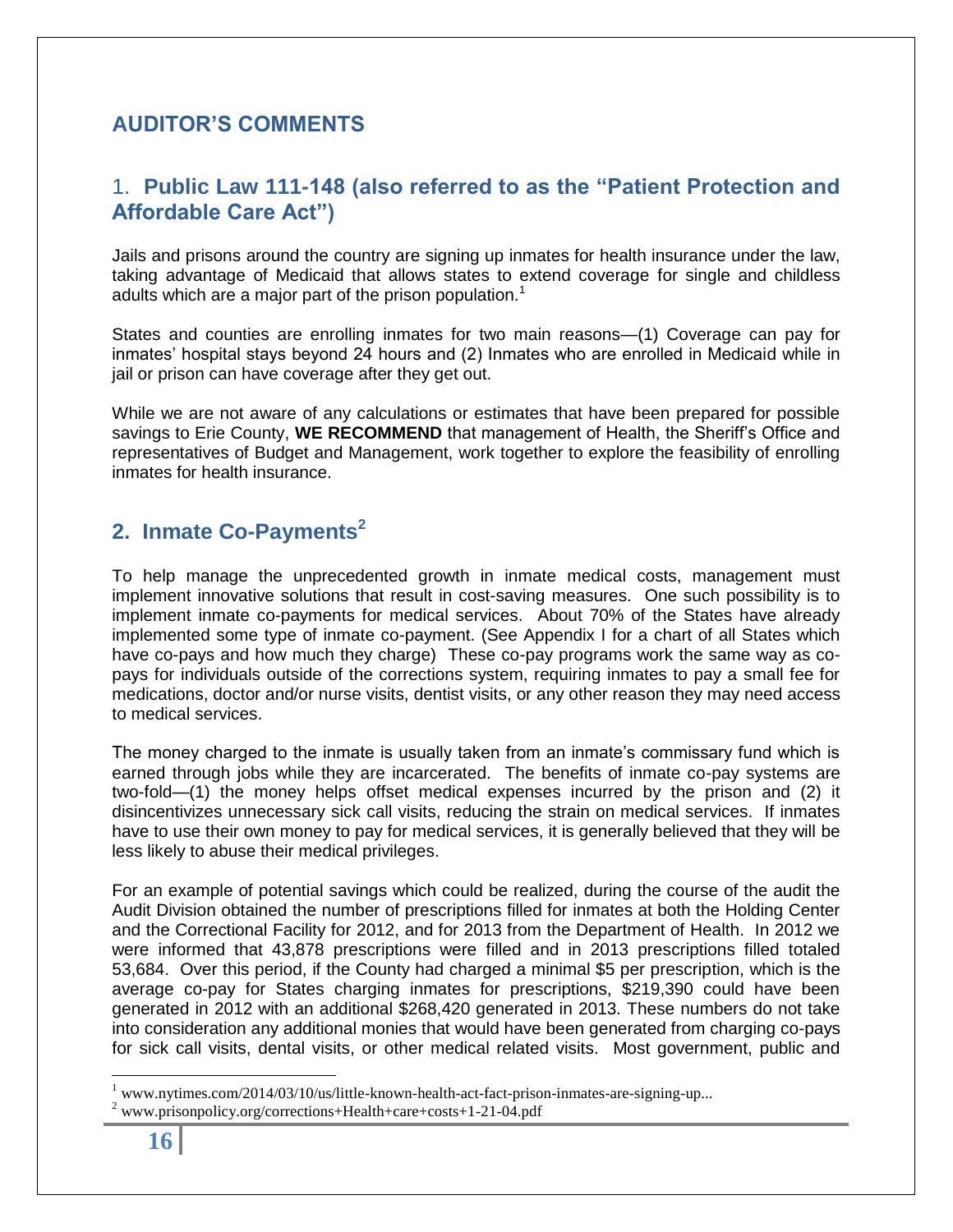private health care plans require a co-pay of between \$5 and \$15 per prescription and \$10 per office visit. Requiring the same of the inmates is not something unusual or burdensome.

We acknowledge that co-pays may not be applicable to indigent inmates and that some preexisting conditions may be excluded as well.

We also acknowledge that inmate co-pays are not currently permitted under New York State law.

**WE RECOMMEND** that both the County Legislature and Health management research the advantages and disadvantages of implementing an inmate co-pay system and explore the legislation necessary to initiate such a program. By starting with inmate co-pay amounts that are very small, as noted above, and are limited initially to select services such as prescriptions and sick call visits, we believe that abusive access to medical services will be less frequent. As a result, there would be a corresponding reduction in overall medical costs to the County, as well as the creation of a new source of revenue.

## <span id="page-16-0"></span>**RESULTS OF EXIT CONFERENCE**

An exit conference was held on December 18, 2014 with representatives from the Health Department, the Sheriff's Office and the Office of Budget and Management. The contents of the report were discussed with those present and they were in general agreement with our findings.

In accordance with the County's Audit Response System and Procedures, we request that the Health Department and the Sheriff's Office prepare a written response to the Director of Budget and Management, the County Executive and our Office concerning the findings and recommendations by January 30, 2015 and further, we request that the County Executive forward copies of the written responses to the Erie County Legislature by February 13, 2015.

### ERIF COUNTY COMPTROLLER'S OFFICE

cc: Hon. Mark. C. Poloncarz, County Executive Hon. Timothy B. Howard, Erie County Sheriff Dr. Gale R. Burstein, Commissioner of Health Robert W. Keating, Director of Budget and Management Erie County Fiscal Stability Authority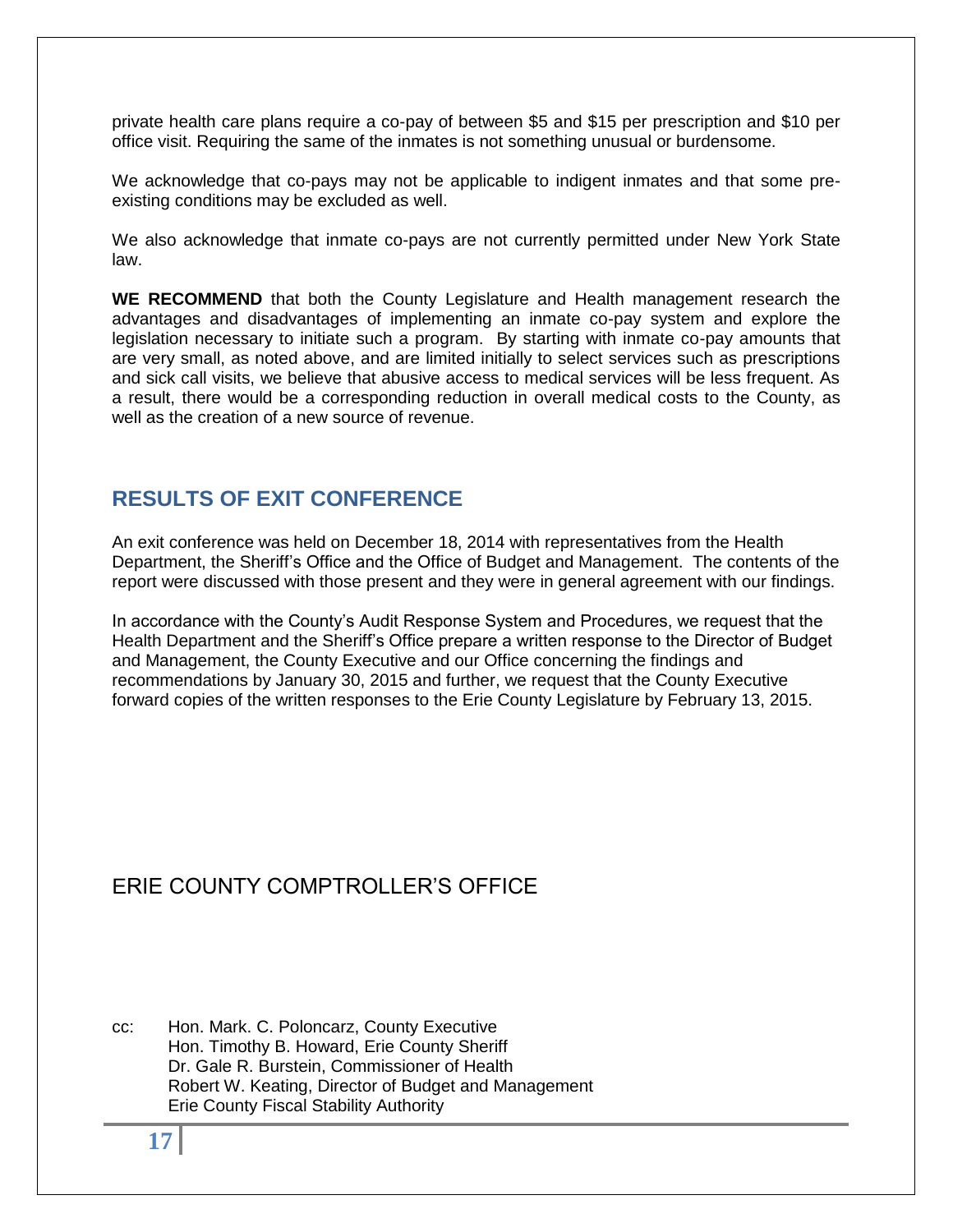# <span id="page-17-0"></span>**Appendix 1 - State Prescription Co-Pays for Inmates**

|                     | Co-Pay         | <b>Amount</b>  |
|---------------------|----------------|----------------|
| <b>State</b>        | <b>Charged</b> | <b>Charged</b> |
|                     |                |                |
| Alabama             | Υ              | \$4.00         |
| Alaska              | Y              | \$4.00         |
| Arizona             | Υ              | \$4.00         |
| Arkansas            | Y              | \$5.00         |
| California          | Ý              | \$5.00         |
| Colorado            | Ÿ              | \$3.00         |
| Connecticut         | N              |                |
| Delaware            | Y              | \$4.00         |
| Florida             | Υ              | \$15.00        |
| Georgia             | Ý              | \$5.00         |
| Hawaii              | Y              | \$3.00         |
| Idaho               | Ÿ              | \$5.00         |
| Illinois            | Υ              | \$2.00         |
| Indiana             | Y              | \$5.00         |
| lowa                | Υ              | \$3.00         |
| <b>Kansas</b>       | Y              | \$2.00         |
| Kentucky            | Y              | \$5.00         |
| Louisiana           | Ÿ              | \$5.00         |
| Maine               | Υ              | \$5.00         |
| Maryland            | Y              | $\ast$         |
| Massachusetts       | Υ              | \$3.00         |
| Michigan            | y              | \$5.00         |
| Minnesota           | Υ              | \$5.00         |
| Mississippi         | Ÿ              | \$6.00         |
| Missouri            | N              |                |
| Montana             | N              |                |
| Nebraska            | N              |                |
| Nevada              | Y              | \$8.00         |
| New Hampshire       | Υ              | \$3.00         |
| <b>New Jersey</b>   | Υ              | \$5.00         |
| <b>New Mexico</b>   | N              |                |
| <b>New York</b>     | N              |                |
| North Carolina      | Υ              | \$5.00         |
| <b>North Dakota</b> | Ÿ              | \$3.00         |
| Ohio                | Υ              | \$3.00         |